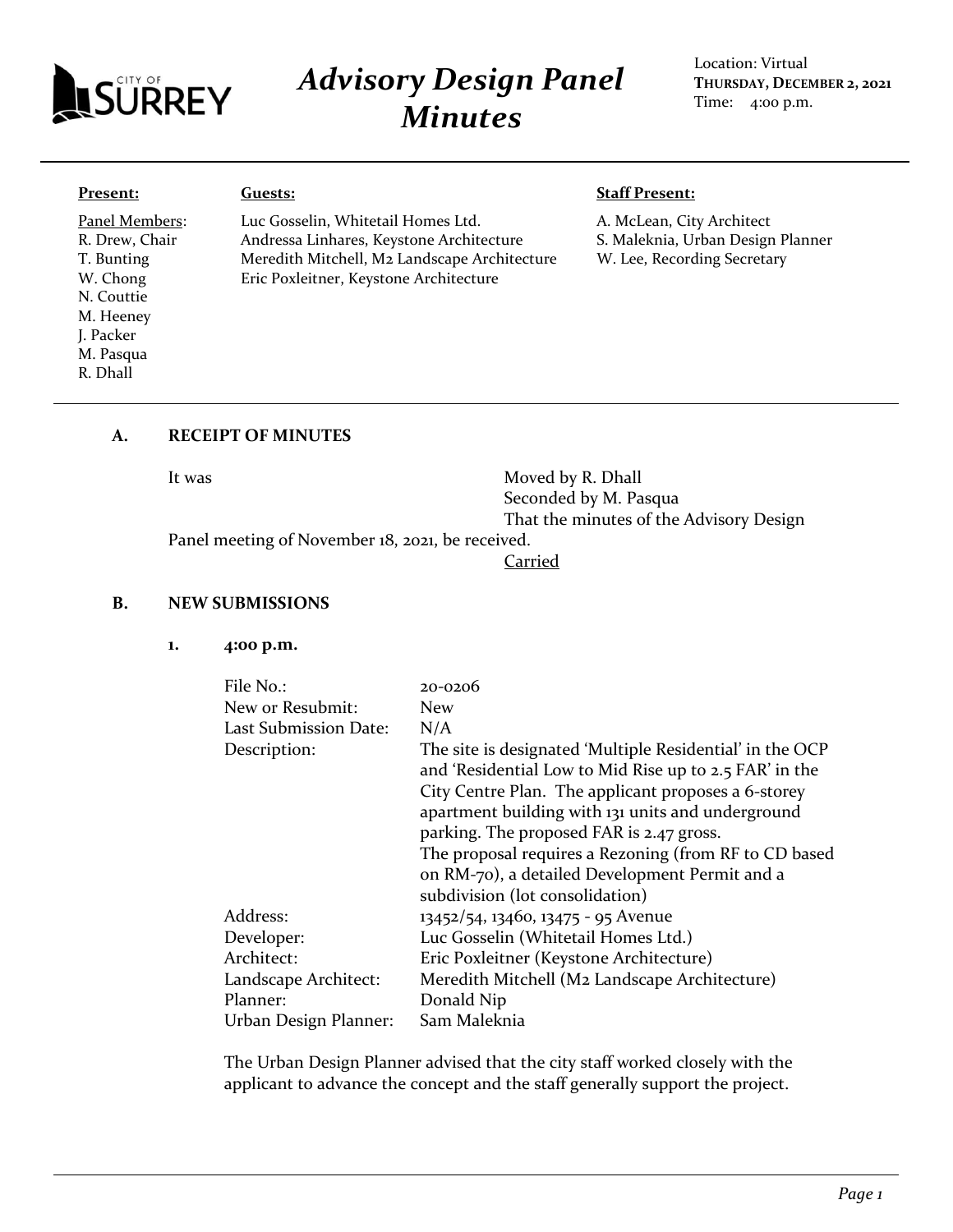The Panel was asked to comment on overall site planning, the architectural expression of the building and materials, landscape concept, Accessibility issues, and public realm interfaces.

The Project Architect presented an overview of the site planning, streetscapes, building concept, floor plans, and elevations.

The Landscape Architect presented an overview of the general concept for the Landscape design.

# **ADVISORY DESIGN PANEL STATEMENT OF REVIEW**

It was Moved by J. Packer Seconded by N. Couttie That the Advisory Design Panel (ADP) is in

CONDITIONAL SUPPORT of the project and recommends that the applicant address the following issues to the satisfaction of the Planning & Development Department and, at the discretion of Planning staff, resubmit the project to the ADP for review.

**Carried** 

Several Panel members expressed that Conditional Support was marginal, and that they would like to see the project again after revisions had been made.

Key Points

- Consider more direct connectivity between interior circulation/spaces to the outdoor amenities.
- Consider further design development of the exterior elevations including the refining the material palette, especially the use of colour and developing a clearer vocabulary of vertical and horizontal alignment.
- Consider exploring introducing a clerestory window at  $6<sup>th</sup>$  storey eyebrow features.
- Consider reconfiguring the NW corner, reconsider the use of the chamfer geometry; consider a configuration that is more consistent with the remainder of the project.
- Consider minimizing the number of mullions not only for sustainability reasons but also for composition.
- Consider removing the cornice on the west elevation.
- Consider dropping the height of the lid (top roof) over the northeast corner.
- Consider specifying a darker anodized colour for the curtainwall system.
- Further refinement of the arrangement or zoning of uses in the courtyard and entry plaza.
- Consider decreasing the amount of hardscaping in the courtyard particularly in the SW corner.
- Consider providing 5% of the suites as adaptable and providing an adaptable suite on the first level.
- Consider enhanced features for cyclists like push buttons, maintenance facility and consider consolidating bikes on the P1 parking level.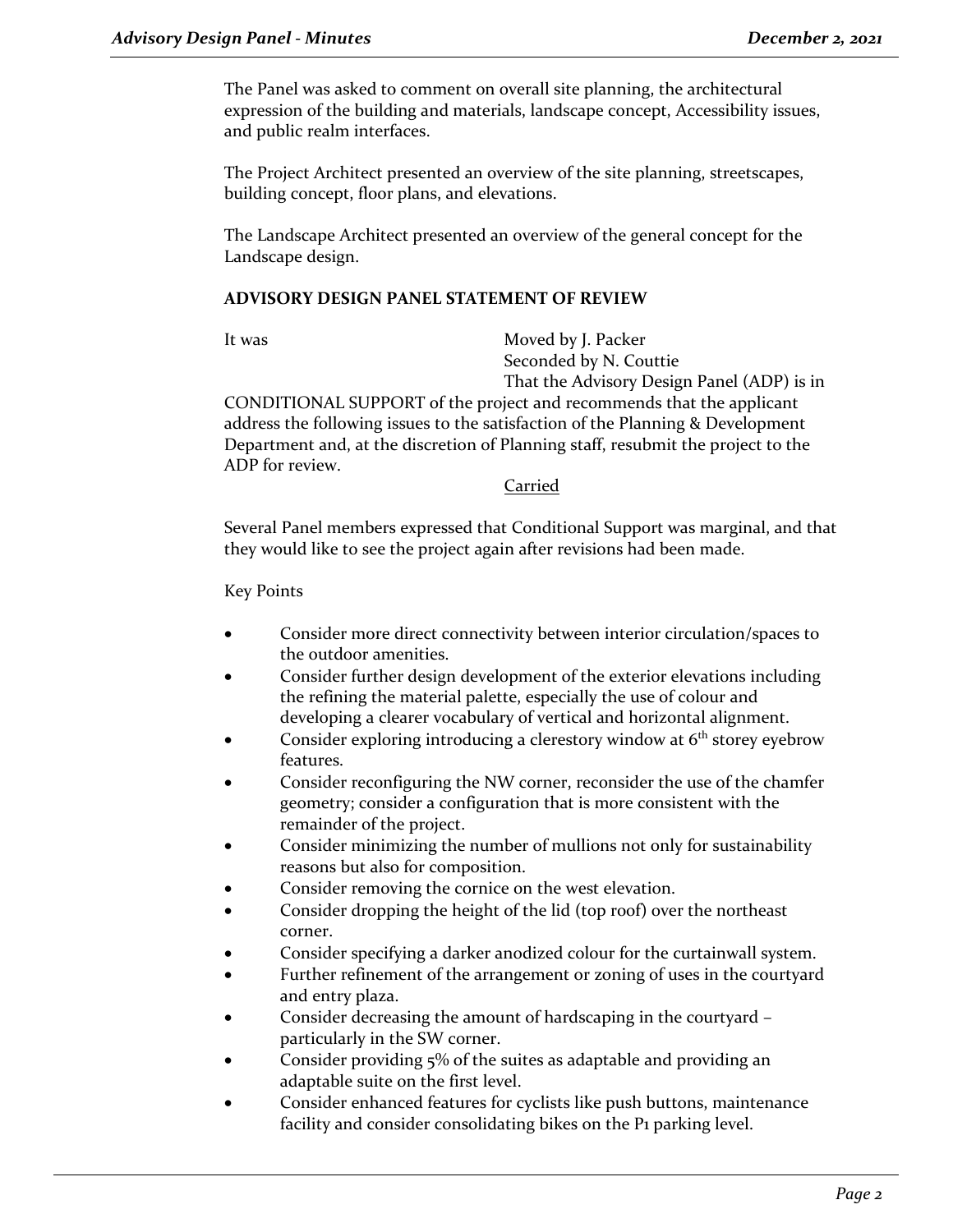- Consider means to enhance the use of stairs, for example daylighting, attractive lighting.
- Consider utilizing the energy and thermal comfort models to inform your design process – use future climate files to best understand the resiliency of the project.
- Consider avoiding the use of IPE wood.

Site

- Plaza at the corner entry is awkward. Recommend further design development to better indicate a sense of entry and create a viable and thriving piece of public realm.
- Consider relocating the PMT away from exit path.

# Form and Character

- Encourage mixing the unit types on the ground floor level instead of keeping the north as only lofts and the west being a variety; possibly bring some lofts to the west. The north townhome elevation is more resolved.
- Recommend further design development to maximize glazing on the upper floor 'pop' ups for double-height space or clerestory space; may need to replan for the living space for the use (Interior- Exterior relationship).
- Recommend further design development to the building entry chamfer language in planning and the double height space usage, more glazing into building vs the heavy brick entry.
- Recommend further design development to lobby; it has a very confusing sequence of spaces leading to the elevator.
- Recommend further design development to the indoor amenity space and its relationship internally and with the outdoor amenity; with this building deficient in indoor amenity, it is key for the layout to fully work to understand if the shortfall is satisfactory.
- Consider moving all the bicycle parking to the P1 level to make it more accessible and easier to use (having to ride a bicycle up two levels of ramps are not optimal).

# Landscape

- Patios do not have good separation with the pathway on the west, consider having larger shrubs for separation from path going to units.
- Consider further design development to the plaza
- Consider reducing the hardscape in the plaza and the courtyard
- Review the courtyard landscape design and arrangement of the spaces to better benefit and use the space.

# CPTED

No specific issues were identified.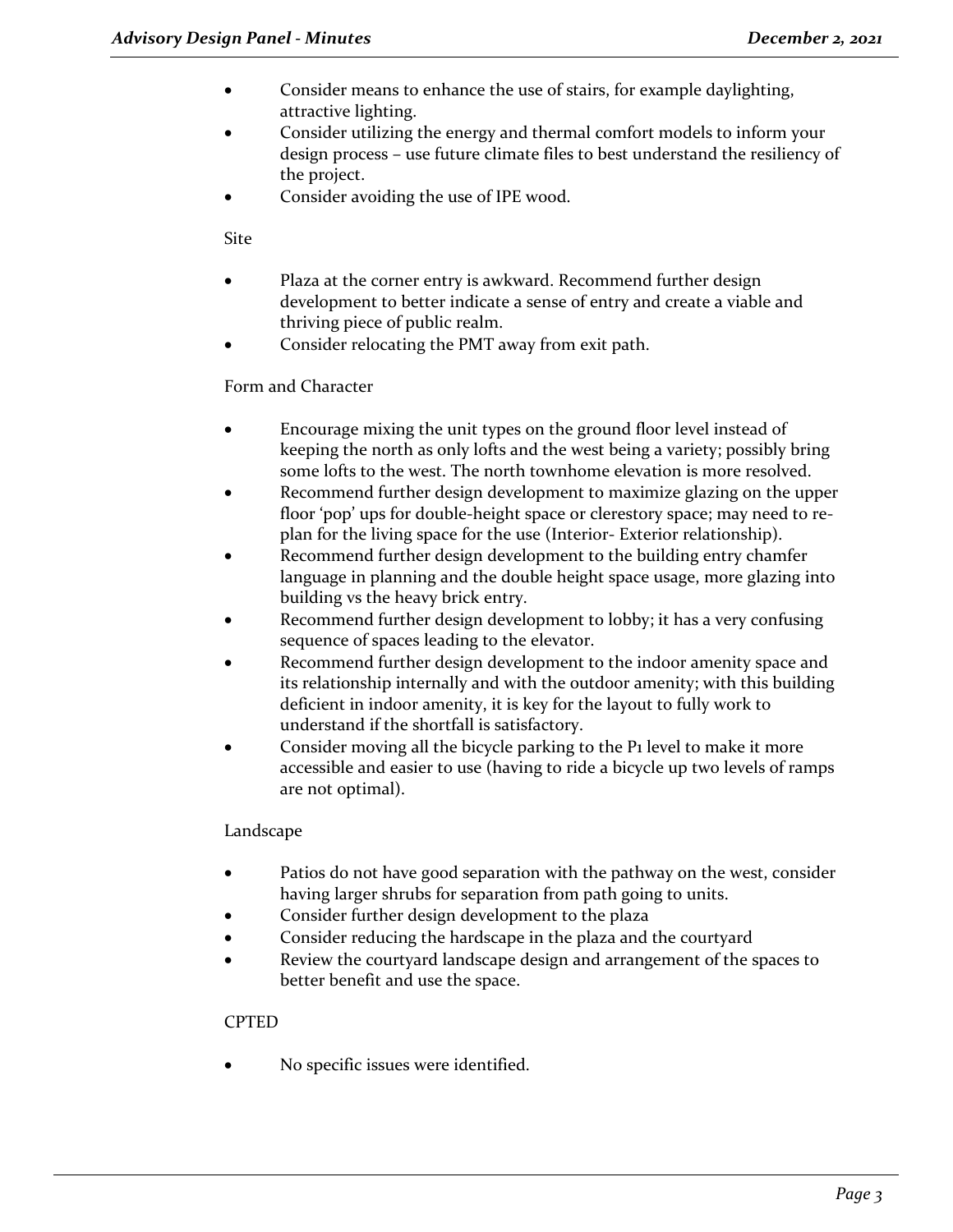# Sustainability

- Engage with a good energy modeler to inform design development and consider using future climate files to analyze resilience and performance.
- Think about future climate with ventilation design: maximize the potential for passive ventilation while making spaces work without any passive ventilation at all. Consider the experience of occupants in a heat wave with wildfire smoke.
- Consider means to encourage the use of stairs to support active lifestyles: transparency in or adjacent to doors, thermal comfort, painting, lighting, signage/art. Bicyclists might benefit from these measures.
- Considers enhancements to bike infrastructure:
	- o Electric bike charging.
	- o Push button door operators anywhere a bicyclist will go.
	- o Bike maintenance room.

# Accessibility

- Appreciate that there are 4 adaptable units. Consider adding one to the first floor in case of elevator outage.
- Consider the installation of visual fire alarms for Deaf or hard of hearing residents.
- Appreciate flush thresholds to access the deck/balcony.
- Appreciate that accessible parking has been provided on both the P-1 and P-2 levels.
- Recommend increasing the number of Accessible stalls for residents to at least 4 residential stalls (2 per 50) and changing location to accommodate van accessibility.
- Recommend that residential Accessible stalls are assigned to accessible/adaptable unit owners.
- Recommend increasing Accessible stalls for 2 for every 50.
- Appreciate that the main doors to the residential lobby and the amenity areas will be provided with power operated buttons. Consider wave / motion activated sensors to avoid the need to touch buttons.
- Recommend audible floor callouts and other Accessibility considerations (circular handrails, braille/tactile buttons etc.).
- Appreciate that interior walkways have adequate space and utilizing the 2m wide broom finish sidewalk on the exterior.
- Recommend opting for Accessible Maglin picnic tables and benches, or seating with back support for outdoor amenity
- Consider benches with back support in the plaza.

# **C. OTHER BUSINESS**

**1. Motion to amend agenda to add one more item to adopt the 2022 ADP schedule**